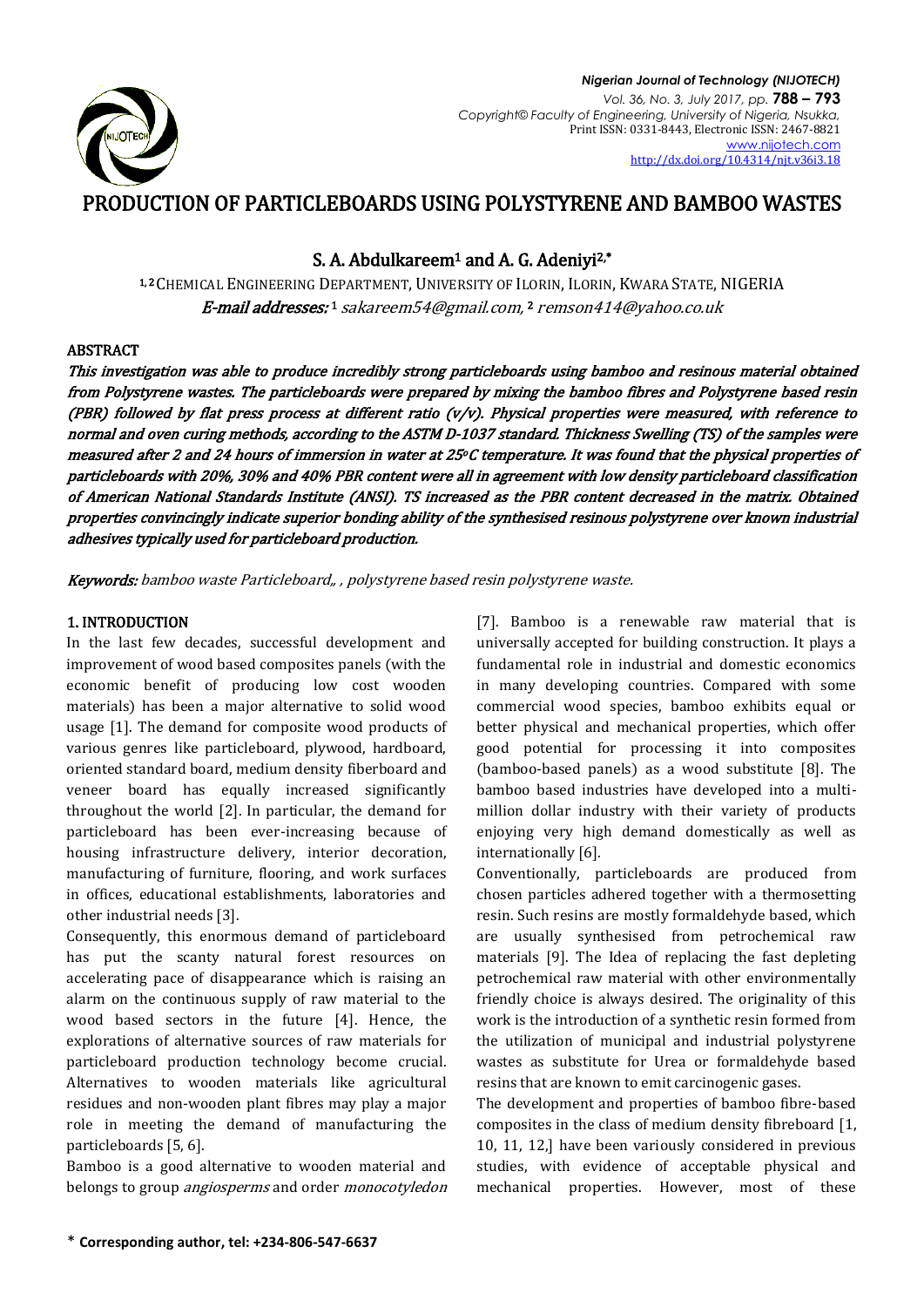developments are based on high temperature and pressure processing and the usage of formaldehyde based resin as the binder.

The main objective of this study was to evaluate the technical feasibility of blending particles of bamboo (G. magna) with synthetic resins (PBR) in a room temperature process for producing particleboard as well as to assess the properties of the panels developed. The strength and dimensional properties, viz. thickness swelling (TS), water absorption (WA), modulus of rupture (MOR), and modulus of elasticity (MOE) were tested according to the Standard. The effects of curing method and resin content on the board properties are discussed.

# 2. EXPERIMENTAL

### 2.1 Materials Preparation

The bamboo wastes were gathered from construction sites in the premises of University of Ilorin, Ilorin, Nigeria. The bamboo culms were then taken to the mill, where they were sliced to give the needed fibre materials; these slices were further ground to convert them into particles. The bamboo fibre was dried in oven for 24 hours at  $40^{\circ}$ C to remove free water present in it. The dried bamboo was reduced into finer particles by passing through US mesh standard sieves with mesh size of 40. The polystyrene waste was basically gotten as municipal wastes collection in Ilorin, thoroughly cleaned to remove debris and substance that may stand as impurity cut into small sizes before dissolving its 59 g mass in 100 ml of gasoline to obtain 124g of synthetic PBR in 145ml volume. The density of the resultant PBR was 855kg/m3. The synthesised PBR from polystyrene waste was used as a binder. The proportion of PBR was varied from 20% to 40% volume basis of graded bamboo particles.

#### 2.2 Particleboard Manufacturing

The dried particles were manually blended with PBR. Three different samples of particleboards were manufactured as indicated in Table 1. The target size of the particleboard was 160mm× 150mm with a thickness of 20mm. After blending, the mats of the particles were formed manually by placing the blend in a mould and lightly press for 10 minutes at room temperature. Oil was used as a releasing agent on mould surface to achieve easy composites removal from the mould after formation. The curing was done in two ways namely; normal curing (NC) and oven curing (OC) at  $50^{\circ}$ C. The produced particleboards were subjected to physicomechanical tests after successful curing.

| Table 1: Composition of the particleboards |
|--------------------------------------------|
|--------------------------------------------|

| Composites | Compositions $(v/v)$                |
|------------|-------------------------------------|
| CN1, CO1   | $20\%$ matrix + 80% Bamboo Fibres   |
| CN2, CO2   | $30\%$ matrix + 70% Bamboo Fibres   |
| CN3, CO3   | $40\%$ matrix $+60\%$ Bamboo Fibres |

### 2.3 Laboratory Test

All tests were carried out in accordance with ASTM D-1037 standard [16]. At least six specimens were selected for each type of panel for testing the physical and mechanical properties. Modulus of rupture (MOR), modulus of elasticity (MOE), density, water absorption (WA), and thickness swelling (TS) were measured. The MOR and MOE were measured using Universal Testing Machine (UTM: M500-50 AT).To obtain WA and TS, samples were fully immersed in distilled water at 25ºC for 2 and 24 hours respectively.

# 3. RESULTS AND DISCUSSION

## 3.1 Mass Loss Profile

Three composite samples; CN1, CN2, and CN3, of 20%, 30% and 40% PBR respectively (Plate 1), were made with initial mass of 218.5g, 240.74 and 280.25 respectively and were left to cure at room temperature. As shown in Table 1, before stabilising, the mass of CN1 reduced from 218.5g to 209.90g in 7 days of curing; CN2 mass reduced from 240.74g to 214.20 in 9 days of curing while the mass of CN3 reduced from 280.25g to 226.80g in 13 days of curing.

Other three composite samples, CO1, CO2 and CO3, of 20%, 30% and 40% PBR respectively (Plate 1), were also subjected to oven curing at a temperature of 50°C for 24hours. After 24 hours of curing in the oven (Table 2), the mass of CO1 reduced from 215g to 206.5g, while the mass of CO2 reduced from 237g to 212.1g, and the mass of CO3 reduced from 282g to 229.5g.

As shown in Table 2, the mass profiles of volatile gases that escaped in the course of curing before a stable mass is attained increased with amount of PBR in the matrix for room temperature curing process. At a higher binder proportion in the matrix, the time taken for curing was longer than with lower binder amount. The observed slow changing mass of the formed composite of normally cured particleboards is connected to the processing method of cold press adopted and the non-precipitation method of preparing the PBR used as binder. This is evident in the release of volatile gases as the composites cure to a stable mass. Conversely, the numbers of days spent in curing for each of the composite class was reduced to 24 hours (1 day) in an oven treatment of the particleboards at 50°C.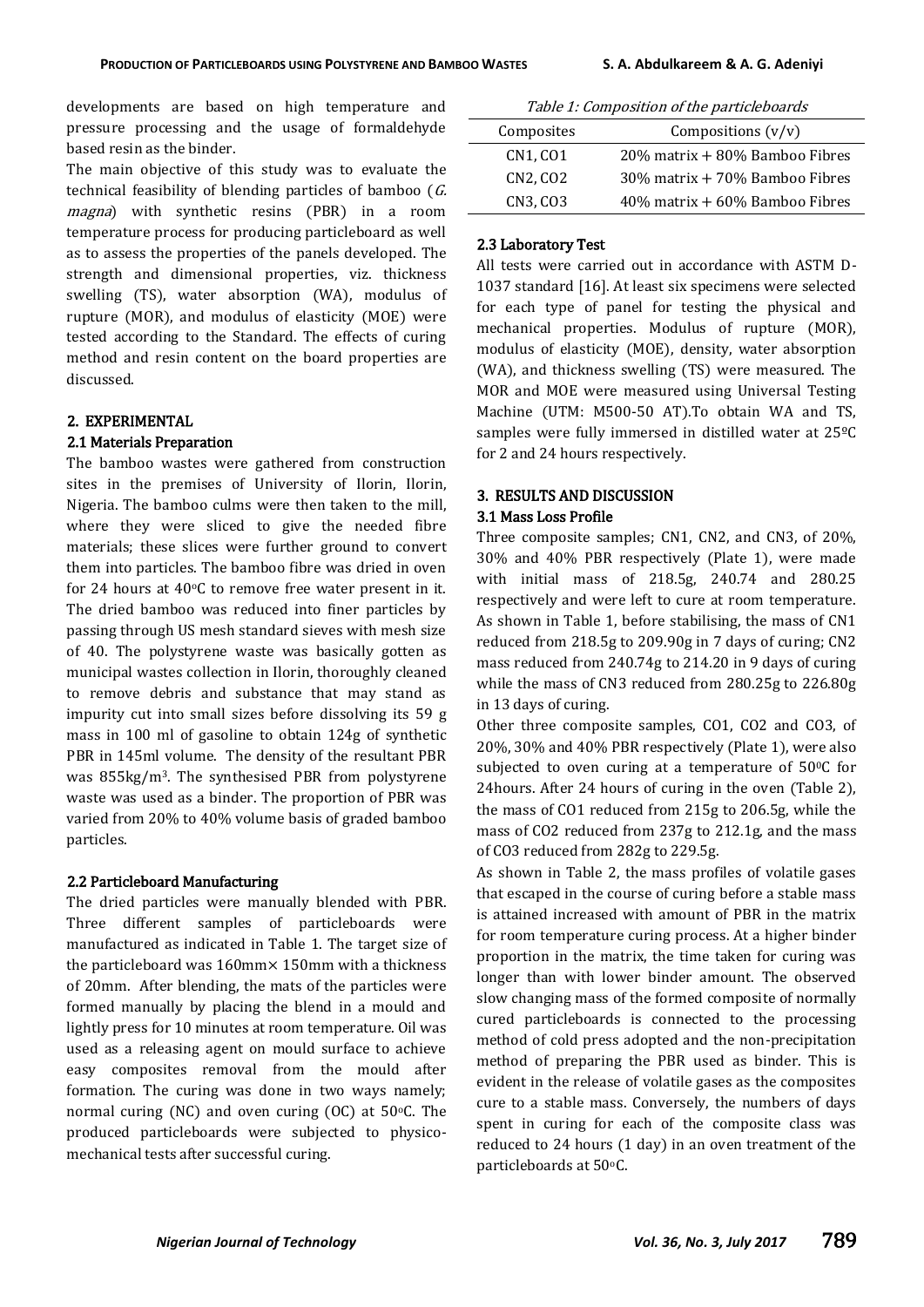

Plate 1: Particleboards from Normal and Oven Curing Methods

| Composites      | Mass at the formed<br>stage $(g)$ | Mass at the cured<br>stage $(g)$ | Total Mass Loss before<br>curing $(g)$ | Curing Time (days) |
|-----------------|-----------------------------------|----------------------------------|----------------------------------------|--------------------|
| CN1             | 218.50                            | 209.90                           | 8.6                                    |                    |
| CN <sub>2</sub> | 240.74                            | 214.20                           | 26.5                                   |                    |
| CN3             | 280.25                            | 226.80                           | 53.5                                   | 13                 |
| CO <sub>1</sub> | 215                               | 206.5                            | 8.5                                    |                    |
| CO <sub>2</sub> | 237                               | 212.1                            | 24.9                                   |                    |
| CO <sub>3</sub> | 282                               | 229.5                            | 52.5                                   |                    |

Table 2: Mass Loss Profiles of Normal and Over Cured Particleboards

### 3.2 Density

The most important gauge of particleboards' performance is density, which mostly affects all other properties and considerations [13, 14, 15]. The density of all the particleboards made from bamboo waste at 20%, 30% and 40% PBR content for normal (NC) and oven (OC) curing are shown in Figure 1. At 20% PBR the densities were 562.5 and 542.7 for room temperature and oven cured respectively; at 30% PBR content, the densities were 612 and 605.7 respectively, while at 40%, they were obtained as 636.65 and 618.8 respectively.

According to ANSI (D1037-99, ASTM, 1999) standard, [16] the density of low density particleboard is in the range 610-640 kg/m3. Hence, the densities of all the particleboards produced are corresponding to the universal standard for low or light density particleboard. An earlier report indicated that the smaller woody particles would make a thinner mat and the compaction ratio would be higher resulting in high density composite materials [2]; in this investigation however, the results showed that particleboard from room temperature

curing are denser than their counterparts in oven curing. This indicated the fact that the bonding strength of PBR is affected by the curing temperature. It is also evident from both classes of samples, that the higher the PBR content the higher the density. This is a trend that is different from those of particleboards bonded by formaldehyde.



Figure 1: Relationship between Density and PBR content for Particle Boards.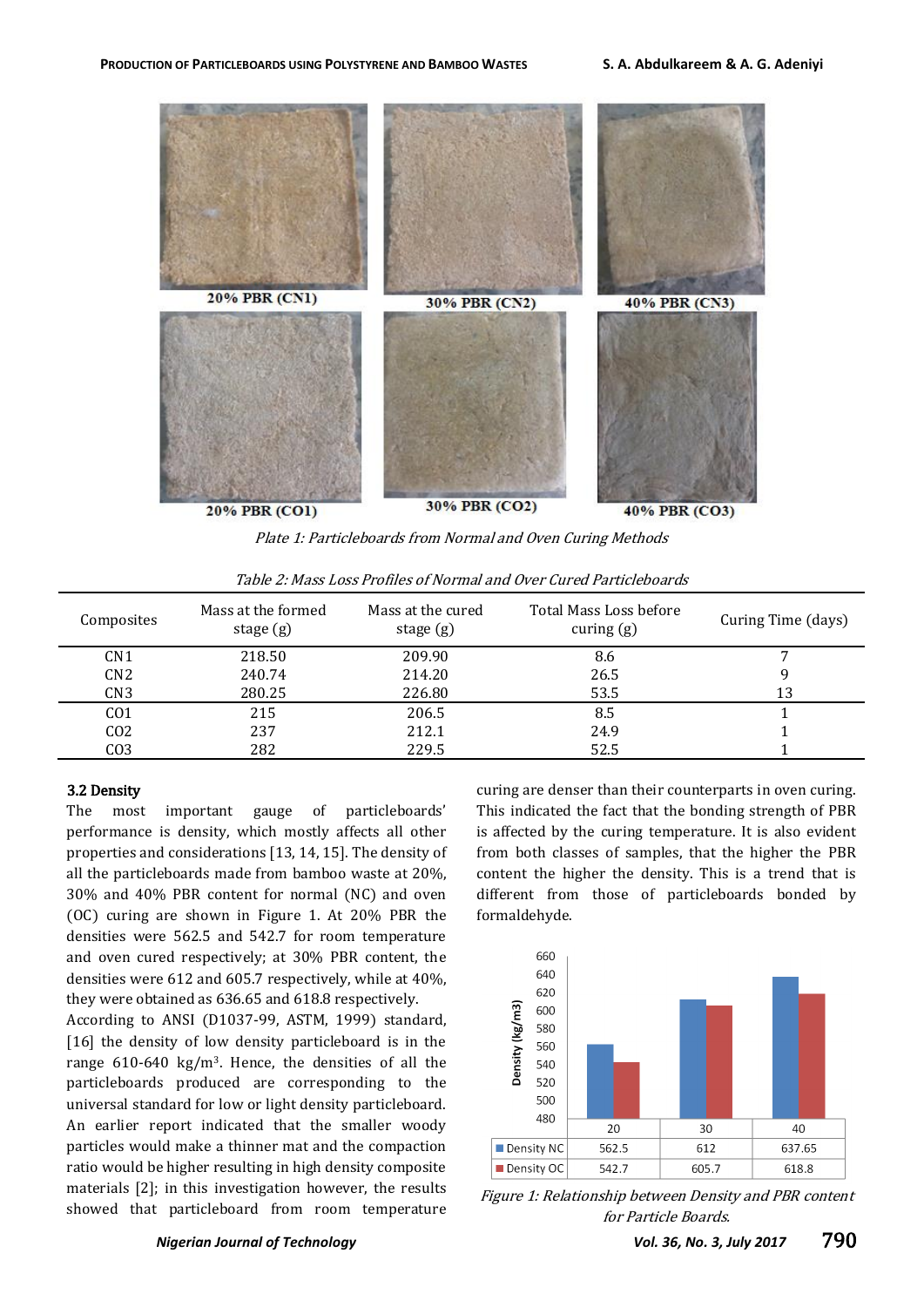### 3.3 Thickness Swelling

The thickness swelling values for the particleboard of highest (40%) PBR content was 0% for both 2 hour and 24 hour water immersion at room temperature curing and 2.15% at 50 $\degree$ C oven curing for both 2 hour and 24 hour immersion. For the particleboard with lowest PBR content, the thickness swelling increased from 6.25% at 2 hour immersion to 7.75% in 24 hour water immersion for normal curing and in the oven cured panels, the thickness swelling is 9.09% for both 2 hour and 24 hour immersion in water for the particleboard of 20% resin content. In general, the particleboards made of higher resin content had stronger dimensional stability properties.

The maximum thickness swelling tolerable after 24 hours of water immersion expected of a low density particleboard according to [16] is 15%. The thickness swelling values of particleboards produced from each class and treatment were all below 15% as shown in Table 3.

The resultant composites from the usage of PBR resin as binder are excellent water repellent. This is due to a non precipitation approach of synthesising them. As a consequence, the boards require no additional treatments such as the coating of particleboard surfaces with any laminates or high press temperature treatment before they become stable products.

The density and water absorption capacity have more effect on thickness swelling and linear expansion of particleboard i.e. the higher density board absorbs less water than a lower density board. An earlier report had posited that the higher holocelluose content of bamboo is mainly responsible for the low water thickness swelling of particleboard [8]. So, the excellently low thickness swelling properties in this work is traceable to PBR chemistry and the natural bamboo characteristics.

|                 | After 2 hours | After 24 hours  |
|-----------------|---------------|-----------------|
|                 | $\frac{1}{2}$ | $\mathcal{O}_0$ |
| CN1             | 6.25          | 7.75            |
| CN <sub>2</sub> | 4.45          | 4.45            |
| CN <sub>3</sub> | 0             | 0               |
| CO <sub>1</sub> | 9.09          | 9.09            |
| CO <sub>2</sub> | 6.25          | 6.25            |
| CO <sub>3</sub> | 2.15          | 2.15            |

# 3.4 Mechanical Properties

In this investigation, the modulus of elasticity and modulus of rupture tests were carried out to study the mechanical and physical properties of the particleboard at different PBR content as shown in Figures 2 and 3. Modulus of rupture (MOR) is a measure of the ability of a sample to resist a transverse (bending) force perpendicular to its longitudinal axis. Table 4, also shows the modulus of rupture (MOR) of composites with different resin content to bamboo fibre content. The result showed that composite with 30% PBR content at room temperature curing gave the highest value of MOR with 9.42 MPa. It is established that composite with 30% PBR content can withstand more force than the other samples before failure and therefore represents the optimum mix ratio of the blend.

According to ANSI A208.1 standards, the maximum MOR expected of low density particleboard is 3 MPa, it is however noted in this study that the MOR values obtained for all the particleboards, based on the percentages of PBR investigated and the mode of curing employed, were much higher than the expected MOR benchmark. This phenomenon must be due to high bonding strength of PBR resin investigated.

Also from Figures 2 and 3, the room temperature cured composite with 30 % PBR gave the highest modulus of elasticity (MOE) value of 1537.94 MPa followed by 40% oven cured with 954.32 MPa. The modulus of elasticity (MOE) for 20% resin content composite showed the lowest MOE with value of 568.11 MPa. A similar trend is observed with the 50°C oven cured product. Modulus of elasticity (MOE) is the tendency of an object to deform along an axis when opposing forces are applied along that axis; it is said to be an important determinant of a product's application. In this case, the MOE are all above the specified benchmark of 550 MPa, with values of room temperature cured samples notably higher than that of 50°C cured ones.

In this investigation, the entire three composite samples fulfilled the minimum requirement of MOE and MOR for general purpose boards for use in dry conditions by American Standard [16] and it is equally confirmed from the trend of the relationship between MOR, MOE and PBR content in Figures 2 and 3 that the optimal PBR content that gives highest amounts of MOR and MOE is 30% PBR. Moreover, the properties compare favourably with those in the publications by [17, 18].



Figure 2: Effects of PBR Content on MOE Values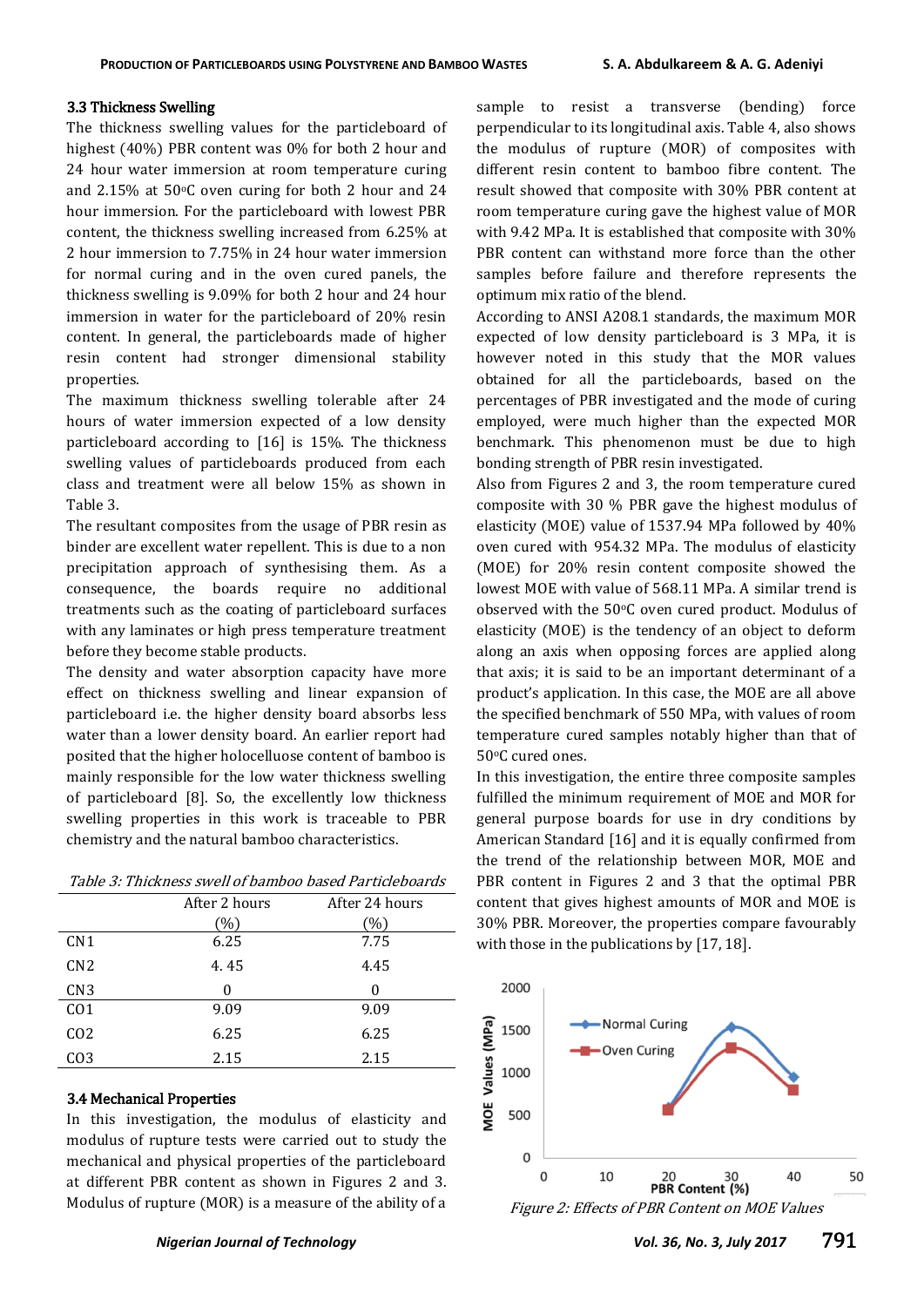

Figure 3: Effect of PBR Content on MOR Values

### 4. CONCLUSIONS

A new environmentally friendly technology for turning bamboo wastes into quality value-added composite products, using non-conventional resin from polystyrene wastes as binder, has been developed. The implementation of this new technology, entirely at room temperature process without recourse to hot-press unit operation, will result in waste materials being efficiently utilized as a sustainable resource for the industrial manufacture of particleboards thus reducing the amounts of wastes and eliminating the pollution occasioned by the burning of such residues. Superior bonding ability of the synthesised resinous Polystyrene over conventional industrial adhesives typically used for particleboard production resulted in lightweight material of superior mechanical strength.

The synthesised resin from waste polystyrene had strong binding characteristics that could serve some industrial purposes when applied in the production of the particleboards at PBR concentration above 20%. The property of the particleboard is a function of the percentage composition of the components. This implies that the properties of the particleboard depend on the resin-filler ratio. Consequently, variation in the percentage composition alters the properties of the particleboard proportionately.

# 4.1 Authors' contributions

This work was carried out in collaboration between all authors. Authors SAA and AGA designed the study. Authors AGA and AA performed the experimental study, and authors AGA and AA wrote the first draft of the manuscript. Authors SAA, AGA and AA managed the literature searches, and authors SAA and AGA managed the analysis of data and Authors AGA wrote the final manuscript. All authors read and approved the final manuscript.

### 5. REFERENCES

- [1] Mohanty B. N. Sujatha. D, Uday .D. N. Bamboo Composite material : Game - changer for developing economies; 10th World Bamboo Congress, Korea 2015.
- [2] Chen HC, Chen TY, Hsu CH Effects of wood particle size and mixing ratios of HDPE on the properties of the composites. Holz Roh Werkst 64:172–177,2006.
- [3] Laemlaksakul V., and Kaewkuekool S., "Laminated bamboo materials for furniture – A systematic approach to innovative product design," WSEAS Trans. on Advances in Eng. Education,: 5(3): 424– 430 2006.
- [4] Sellers T., "Growing markets for engineered products spurs research," Wood Technol.,:127(3):40–43, 2000.
- [5] Wang, D. and Sun X. S., "Low density particleboard from wheat straw and corn pith," Industrial Crops and Product.:15:47–50,. 2002.
- [6] Lykidis C., and Grigoriou A., "Hydrothermal recycling of waste and performance of the recycled wooden particleboards," WasteManagement. 28: 57–63, 2008.
- [7] Li S. H., Zeng Q. Y.,.Xiao Y. L, Fu S. Y., and Zhou B. L., "Biomimicry of bamboo bast fiber with engineering composite materials," Mater Sci.Eng.,: 3:125-130,. 2005.
- [8] Tomalang FN, Lopez AR, Semara JA, Casin RF, Espiloy ZB. Properties and utilization of Philippine erect bamboo. In International Seminar on Bamboo Research in Asia held in Singapore, May 28-30. International Development Research Center and the International Union of Forestry Research Organization.: 266-275. 2008.
- [9] Yang T. H., Lin C. J., Wang S. Y., and Tsai M. J., "Characteristics of particleboard made from recycled wood-waste chips impregnated with phenol formaldehyde resin," Building and Environment.:42(1):189–195. 2007.
- [10] Jamaludin Kasim, Abd. Jalil Hi, Ahmad, Jalaludin Harun, Zaidon Ashari Abd. Latif Mohmod Mohd Nor Mohd Yusof Properties of Particleboard Manufactured from Commonly Utilized Malaysian Bamboo (Gigantochloa scortechinii) Pertanika J. Trop. Agric. Sci.: 24(2): 151 – 157. 2001.
- [11] Bauchongkol, P., Hiziroglu, S., Fueangvivat, V., Jarusombuti, S., & Soontonbura, W. Bamboo (Dendrocalamus asper) as raw material for interior composite panel manufacture in Thailand. In the 8thWorld Bamboo Conference Bangkok, Thailand.: 8: 151-161.2009.
- [12] Arruda, L. M.; Del Menezzi, C. H. S.; Teixeira, D. E.; De Araújo, P. C. Lignocellulosic composites from brazilian giant bamboo (Guadua magna) Part 1: